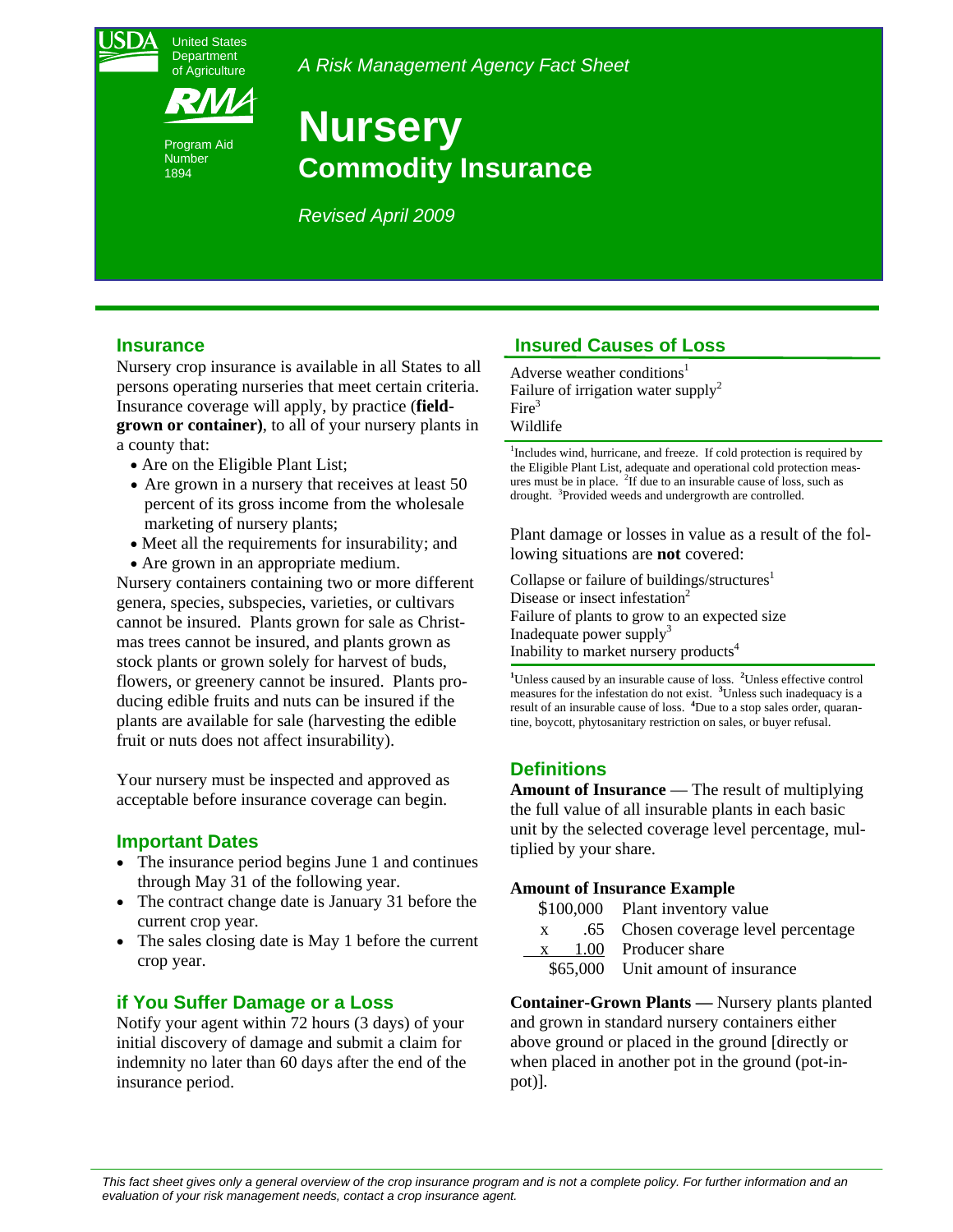**Crop Inventory Valuation Report** — A plant inventory list created on the Nursery Inventory Software for assisting in establishing the insurable nursery plant inventory value. The Nursery Inventory Software is available at: http://www.rma.usda.gov/tools/ eplpps.

**Eligible Plant List** — A list that includes botanical and common names of insurable plants, winter protection requirements for container-grown material and areas in which they apply, hardiness zone in which field-grown material is insurable, designated hardiness zone for each county, and unit classification for each plant. The list is available at: http:// www.rma.usda.gov/tools/eplpps and from crop insurance agents.

**Field-Grown Plants —** Nursery plants planted and grown in the ground without the use of an artificial root containment device.

**Liners** — Liners are insurable if the containers are equal to or greater than 1 inch in diameter (including trays containing 200 or fewer individual cells), but less than 3 inches in diameter at the widest point of the container or cell interior, have an established root system, and are able to maintain a firm root ball when lifted from the containers.

**Nursery —** A business enterprise that grows nursery plants and receives at least 50 percent of its gross income from wholesale marketing of such plants.

**Stock Plants** — Plants used solely for propagation during the insurance period or plants grown only for harvest of buds, flowers, or greenery. Stock plants cannot be insured.

## **Plant Inventory Value Report**

The plant inventory value report is used to declare the value of your insurable plants. A plant inventory value report for each insured practice is required. Two copies of your most recent wholesale catalog or price list must accompany your plant inventory value report. Wholesale catalogs must:

- Be typewritten and legible;
- Show an issue date on the cover page (may be) handwritten);
- Contain name, address, and telephone number of nursery;
- Be used for plant sales to customers; and
- List plant names, container sizes, and wholesale prices.

Your plant inventory value report must also be accompanied by a crop inventory valuation report or physical plant inventory and price documentation.

## **Peak Inventory Endorsement**

For increased coverage during certain peak periods when your inventory value may be significantly higher than your annual plant inventory value, you may consider the additional insurance coverage provided by a Peak Inventory Endorsement (not available with the catastrophic coverage level). Contact your crop insurance agent for further details.

## **Rehabilitation Endorsement**

 labor and material for pruning and setup (righting, This endorsement is an addition to the basic policy that provides reimbursement for your expenditures on propping, and staking) of field-grown plants that are damaged by an insured cause of loss and have a reasonable expectation of recovery. The Rehabilitation Endorsement is not available with the catastrophic coverage level. Contact your crop insurance agent for further details.

## **Pilot Nursery Grower's Price Endorsement**

The Pilot Nursery Grower's Price Endorsement, available in 19 States, is an addition to the basic policy that insures specific plants at prices higher than those shown on your eligible plant list. You must purchase this at the time you apply for coverage, or on or before the sales closing date. Contact your crop insurance agent for further details.

## **Coverage Levels and Premium Subsidies**

Coverage levels range from 50 to 75 percent of your plant inventory value. Crop insurance premiums are subsidized as shown in the following table. For example, if you selected the 75-percent coverage level, your premium share would be 45 percent of the base premium: the catastrophic coverage level is fixed at 27.5 percent of your plant inventory value. The only cost for the catastrophic coverage level is an administrative fee of \$300.

| <b>Item</b>                       | <b>Percent</b> |  |             |  |                |      |
|-----------------------------------|----------------|--|-------------|--|----------------|------|
| Coverage level                    | 50 -           |  | 55 60 65 70 |  |                | - 75 |
| Premium subsidy                   |                |  |             |  | 67 64 64 59 59 | 55   |
| Your premium share 33 36 36 41 41 |                |  |             |  |                | 45   |